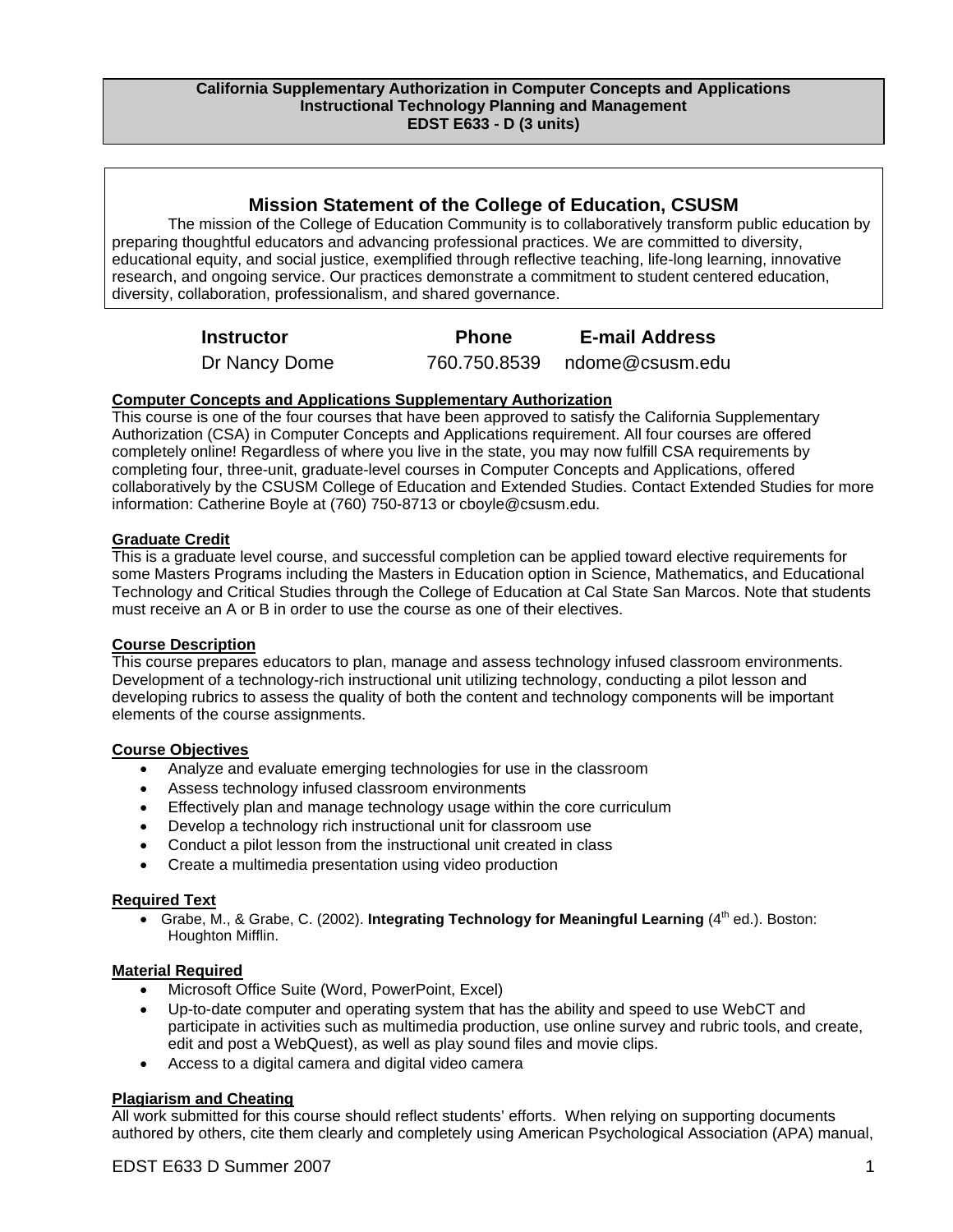$5<sup>th</sup>$  edition. Failure to do so may result in failure of the course. Please be sure to read and understand the university policy on plagiarism and cheating, as it will be strictly enforced. Academic dishonestly will not be tolerated and will result in a failing grade for this course and will be reported to the University.

### **Attendance Policy**

In this online course, the instructor has adopted this policy: you must be active in online coursework including email, discussions and activities regularly (at least twice weekly), or you cannot receive a grade of A or A-; if you are inactive for one week or more, you cannot receive a grade of B+ or B. If you have extenuating circumstances, you should contact the instructor as soon as possible. *Modules begin on Monday each week and end on Sunday (see online schedule of modules).* 

#### **Grading Policy**

All required work is expected to be on time. One grade level will be deducted for assignments turned in after the deadline (e.g., an "A" assignment that is submitted late will be marked down to a "B"). Unless prior instructor approval is secured, assignments will not be accepted one week after which they are due. Exceptions will be handled on a case-by-case basis, as determined by the instructor.

It is expected that students will proofread and edit their assignments prior to submission. Students will ensure that the text is error-free (grammar, spelling), and ideas are logically and concisely presented. The assignment's grade will be negatively affected as a result of this oversight. Each written assignment will be graded approximately 80% on content and context (detail, logic, synthesis of information, depth of analysis, etc.), and 20% on mechanics (grammar, syntax, spelling, format, uniformity of citation, etc.). All citations, where appropriate, will use American Psychological Association (APA) format. Consult American Psychological Association (APA) Manual, 5<sup>th</sup> edition for citation guidance.

| <b>Course Assignments</b>       |                                              |                                             |            |                  |
|---------------------------------|----------------------------------------------|---------------------------------------------|------------|------------------|
| WebQuest                        |                                              |                                             | 20 points  |                  |
| Video production Project        |                                              |                                             | 25 points  |                  |
| <b>Cyberhunt Activity</b>       |                                              |                                             | 5 points   |                  |
| <b>Discussion Boards</b>        |                                              |                                             | 15 points  |                  |
| <b>CTAP Assessment</b>          |                                              |                                             | 5 points   |                  |
| Management Plan                 |                                              |                                             | 10 points  |                  |
|                                 | Technology - Self Assessment<br>10 points    |                                             |            |                  |
| <b>Pilot Lesson Reflection</b>  |                                              | 10 points                                   |            |                  |
| <b>Total</b>                    |                                              |                                             | 100 points |                  |
| <b>Grading Scale</b>            |                                              |                                             |            |                  |
| $A = 93 - 100$<br>$A = 90 - 92$ | $B+=86-89$<br>$B = 83 - 86$<br>$B = 80 - 82$ | $C+= 77-79$<br>$C = 73-76$<br>$C - 70 - 72$ | $D=60-69$  | $F=59$ or lower. |

#### **Students with Disabilities Requiring Reasonable Accommodations**

Students with disabilities who require reasonable accommodations must be approved for services by providing appropriate and recent documentation to the Office of Disable Student Services (DSS). This office is located in Craven Hall 5205, and can be contacted by phone at (760) 750-4905, or TTY (760) 750-4909. Students authorized by DSS to receive reasonable accommodations should meet with their instructor during office hours or, in order to ensure confidentiality, in a more private setting.

#### **All University Writing Requirement**

Every course at the university must have a writing requirement of at least 2500 words. In this course, you will meet the requirement through the participation and completion of all the assignments online. It is imperative that your work is thorough and follows APA where applicable.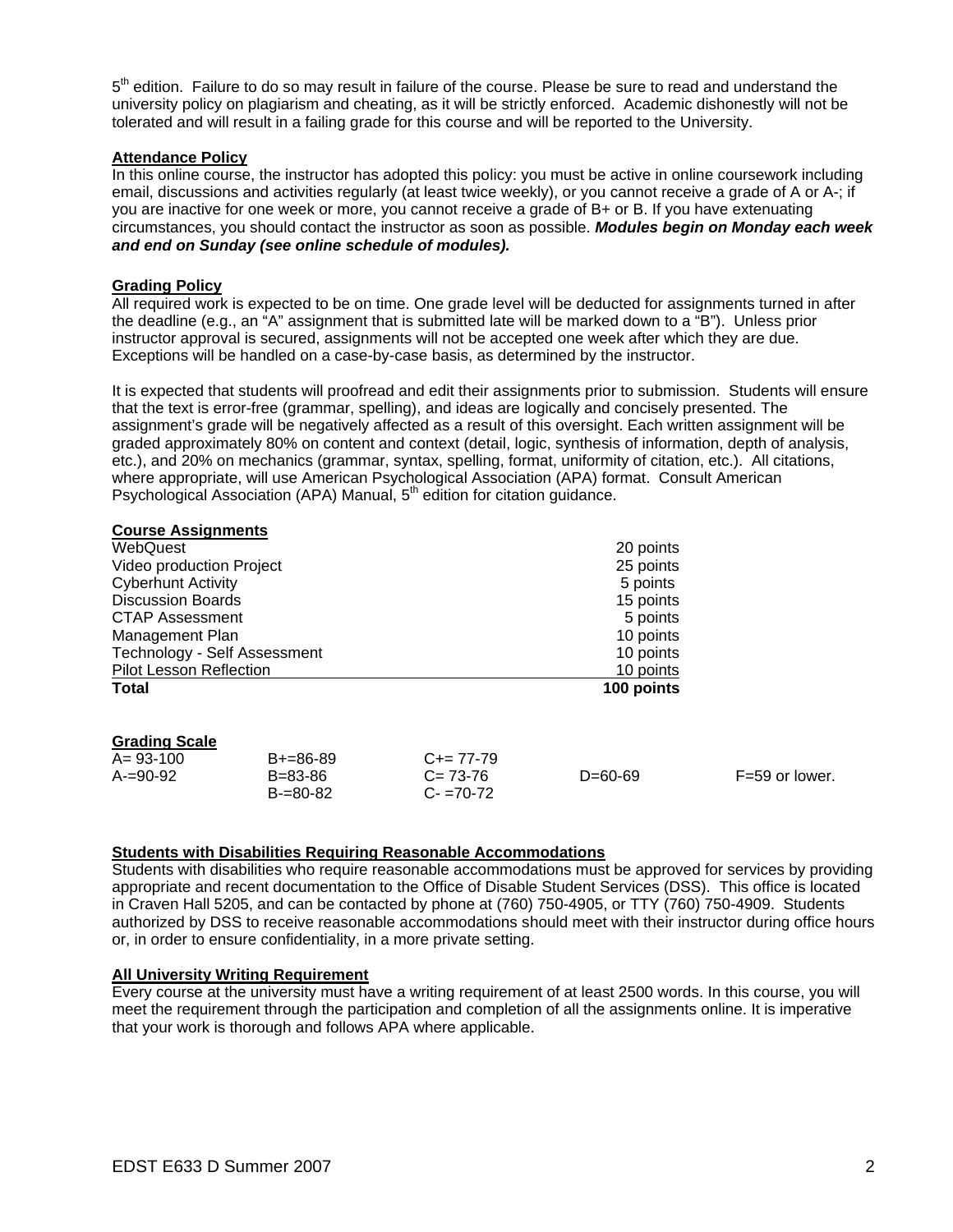# **Course Outline**

| <b>Week</b> | Date     | Topic                                                                             | Assignment                                                                             |
|-------------|----------|-----------------------------------------------------------------------------------|----------------------------------------------------------------------------------------|
| Week 1      | Module 0 | Welcome<br><b>Course Overview</b>                                                 | <b>CTAP Assessment</b><br>Discussion Board - Community Building                        |
|             | Module 1 | Assessing Educational Technology<br><b>ISTE-NETS</b>                              | Cyberhunt<br><b>Discussion Board</b>                                                   |
| Week 2      | Module 2 | Integrating Multimedia into the<br>Classroom                                      | Multimedia Video production: I Movie/Movie Maker<br><b>Discussion Board</b>            |
|             | Module 3 | Using Tools to Enhance Your<br><b>Project Based Learning Activity</b>             | <b>Spreadsheets</b><br>PowerPoint<br><b>Rubrics</b>                                    |
| Week 3      | Module 4 | Planning A Project Based Learning<br>Activity                                     | Web Quest Development<br><b>Discussion Board</b>                                       |
| Week 4      | Module 5 | Components of Your Project Based<br>Learning Activity<br>Assessing Your Classroom | <b>Rubrics</b><br>Technology - Self Assessment                                         |
|             | Module 6 | Managing Your Project Based<br>Learning Activity                                  | Management Plan (Interview)<br>Discussion Board                                        |
|             | Module 7 | <b>Implementing Your Project Based</b><br>Learning Activity                       | Pilot Lesson Reflection<br><b>Discussion Board</b>                                     |
| Week 5      | Module 8 | Managing Technology in the<br>Classroom                                           | Management Plan (Classroom)                                                            |
|             | Module 9 | What the future holds                                                             | CTAP Assessment<br>Video production in your Classroom<br>Discussion Board - Reflection |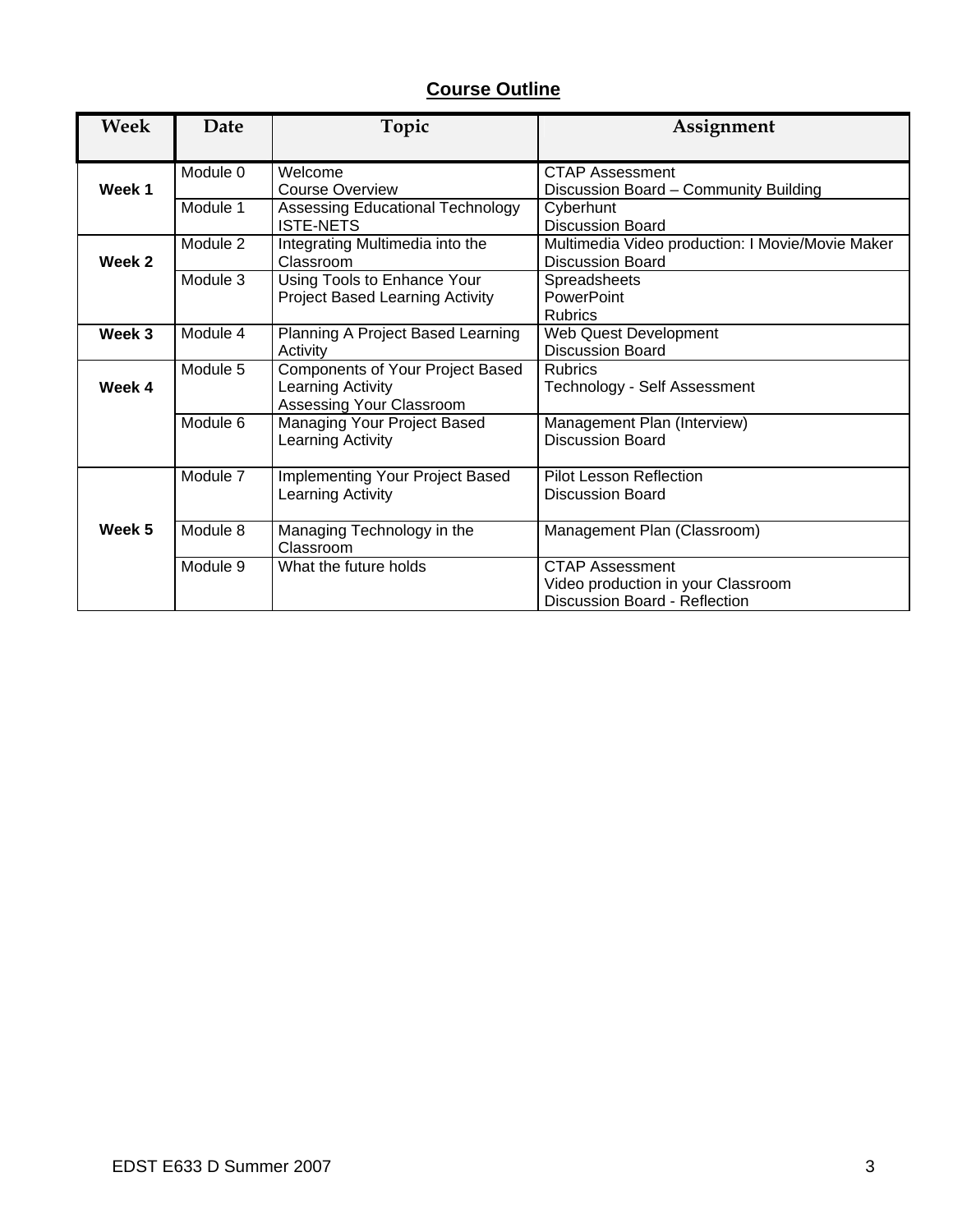## **WebQuest 20 Points**

**Learner Objectives:** Develop a WebQuest for classroom use.

**Assessment:** WebQuest will have all components required and will be posted on the internet.

| Resource(s):     | Title and necessary information:                                                                                                                                                                                                                                                                                        |
|------------------|-------------------------------------------------------------------------------------------------------------------------------------------------------------------------------------------------------------------------------------------------------------------------------------------------------------------------|
| Textbook/pages   | Integrating Technology for Meaningful Learning - Chapter 6                                                                                                                                                                                                                                                              |
| Internet Site(s) | http://webquest.sdsu.edu/: Bernie Dodge's WebQuest website<br>http://teacherweb.com/WQIndexSrch2.htm : Sample WebQuest on Teacher Web<br>www.teacherweb.com: Free month web posting<br>http://www.webtechu.com/tutorial/geojoin1.php : Geocities tutorial<br>http://teacherweb.com/TWQuest.htm : WebQuest - Get Started |

#### **Task Guidelines**

Welcome to the world of WebQuest! A WebQuest is a web based inquiry-oriented activity in which most or all of the information used by learners is drawn from the Web. WebQuests are designed to maximize the time on task by focusing on using information rather than looking for it, and to support learners' thinking at the levels of analysis, synthesis and evaluation. WebQuest was developed in early 1995 at San Diego State University by Bernie Dodge and Tom March. It has since become a model for project based instruction with many variations and examples available.

WebQuests consist of specific components which help ensure a complete interactive activity if designed properly. These components MUST be present in your WebQuest in order to receive full credit for the assignment. You will be able to see examples and get all the information you need at: http://webquest.sdsu.edu/.

For this assignment, you can work individually or in pairs. The assignment consist of developing an interactive learning WebQuest. You will need to design an activity that you can use in your classroom immediately as the second part of this assignment is to pilot your creation with students. The WebQuest is worth 20 points.

Required components outside of WebQuest requirements which must be embedded:

- **PowerPoint**
- **Spreadsheet**
- Rubric

There are several options when it comes to publishing your WebQuest. If you or your district/school has a web site, that would be the best option. Another option is to use the free one-month trial of www.teacherweb.com, which allows you to publish your WebQuest for free for a month. After that, you have to pay \$2.50/month if you would like to keep it live. If you would like to see the capabilities of Teacher Web, visit: http://teacherweb.com/WQIndexSrch2.htm and see some examples. Finally, Geocities offers free web hosting. To get started go to: http://www.webtechu.com/tutorial/geojoin1.php for a tutorial on how to access a free Geocities account.

Are you ready to begin? http://teacherweb.com/TWQuest.htm

Note: In order to receive full credit, you MUST publish your WebQuest. When you are ready to submit, just copy and paste the url where you upload your assignments.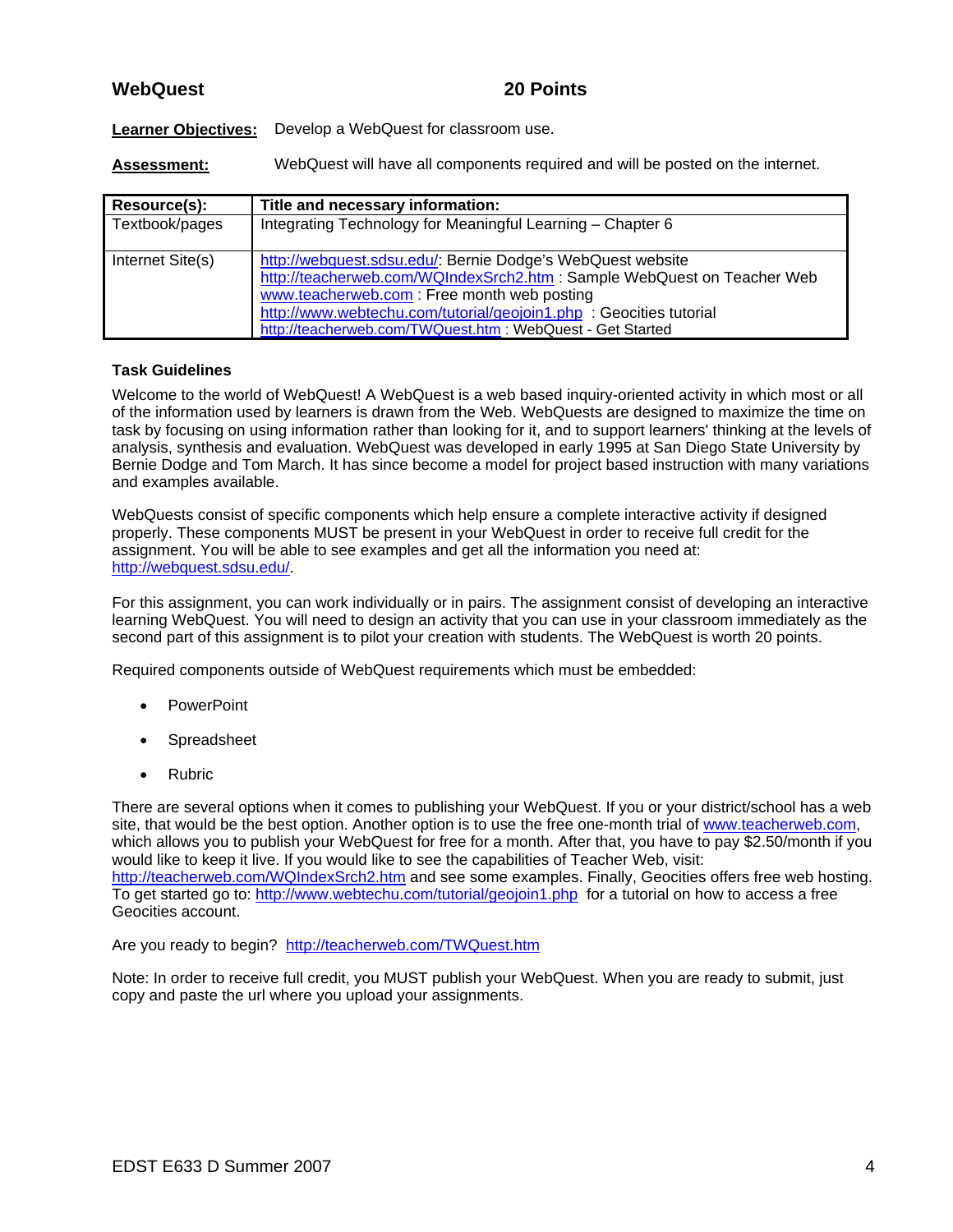### **Discussion Boards 15 Points**

**Learner Objectives:** To gain a broader perspective on discussion topics from peers. Help students better contemplate, organize, and understand readings and to be better prepared for thoughtful discussion

**Assessment** Participation in the discussion board forums

**<sup>:</sup>**

| Resource(s):     | Title and necessary information:        |
|------------------|-----------------------------------------|
| Internet Site(s) | Course Website http://courses.csusm.edu |

### **Task Guidelines**

Critical, engaged discussion will make this a richer class for all of us. In preparation for this kind of thoughtful discourse, you will be responsible for reading and responding to a variety of prompts in a variety of ways. If your responses cease to function in these ways and seem to be "busy work" then you need to adjust what you're doing. Seek alternative ways of responding in order to meet the goal—it is your responsibility to make the work worthwhile. Each student is responsible for **one** main post and **two** sub-post each week at a minimum. Students should try to post early in the week to give peers an opportunity to respond. **Discussions must do one of three things:** add to what was presented, expand what was presented, or take a new position from what was presented.

# **Pilot Lesson Reflection 10 Points**

**Learner Outcomes:** Use reflective practices to improve instruction

**Assessment:** Written reflection on the experience of piloting the WebQuest

| Resource(s):   | Title and necessary information:                                         |
|----------------|--------------------------------------------------------------------------|
| Textbook/pages | Integrating Technology for Meaningful Learning - Chapter 9 pages 358-368 |

#### **Task Guidelines**

The WebQuest created in the class is to be piloted in your classroom. Whether it is a full scale implementation or a selected few, you will be expected to evaluate your work and it's effectiveness with students. You may find it helpful to solicit feedback from your students and embed the feedback into your reflection.

Requirements:

1-2 page written reflection responding to, but not limited to the following:

- 1. What worked?
- 2. How did the students respond?
- 3. What did you learn?
- 4. What would you change?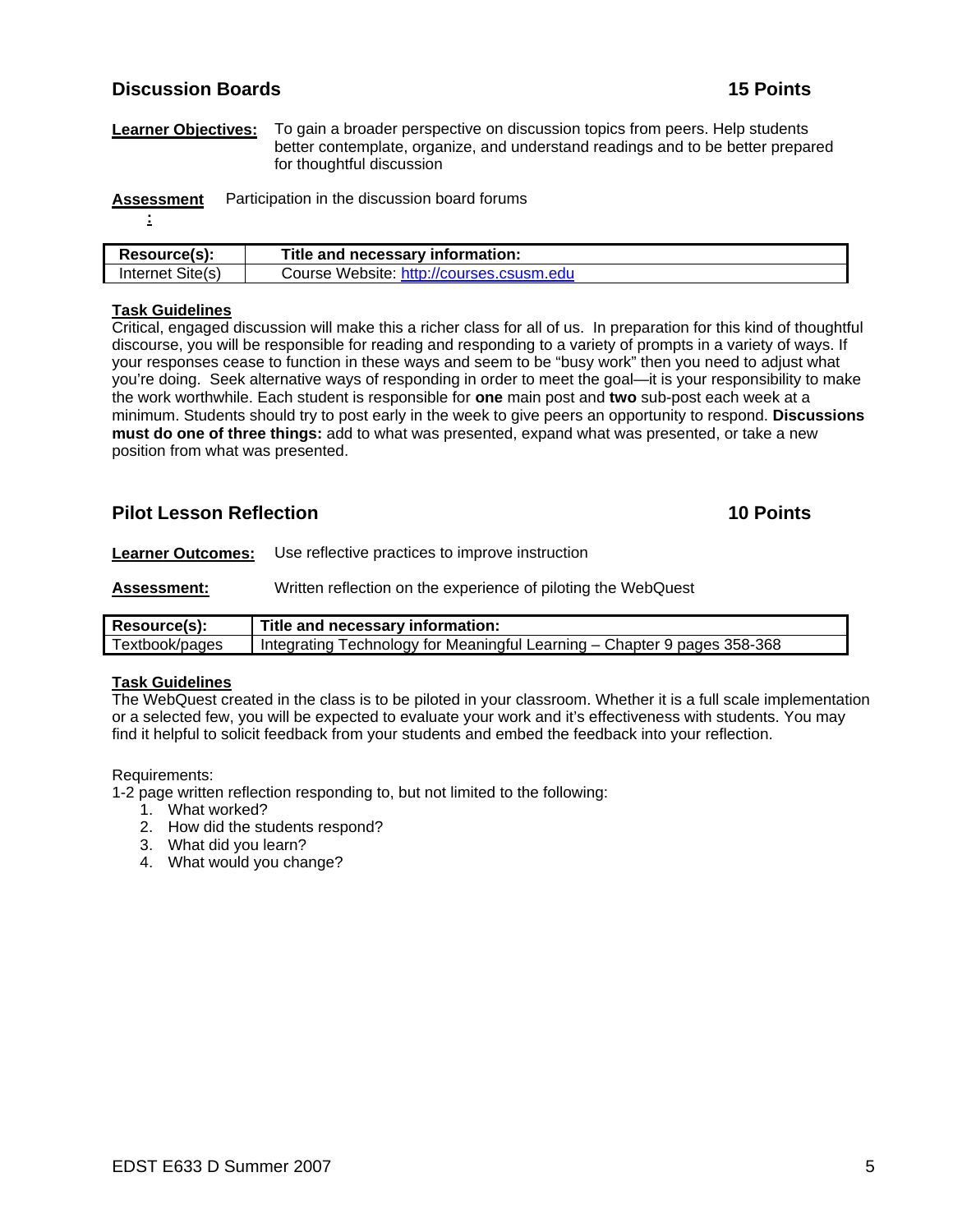### **Management Plan/Interview 10 points 10 points** 10 points

**Learner Objectives:** Create a plan to utilize your WebQuest on the class level

**Assessment:** Written plan completed based on information received from interview

| Resource(s):   | Title and necessary information:                         |
|----------------|----------------------------------------------------------|
| Textbook/pages | Integrating Technology for Meaningful Learning – Chapter |

#### **Task Guidelines**

#### The Interview (5 points):

As you can imagine, there are many ways to handle web based projects in a classroom. Your job for this assignment is to contact someone at an educational institution and interview them. Your goal is to find out how they manage their web based activities. Some questions you could ask:

What are the first things you consider when planning to use technology with students? How do students know what is expected? What type of preparation takes place prior to implementation? How are students trained or prepared to use technology? What are the challenges to using technology with students? What works well? How do the students like the experience?

After your interview, write up a summary (1-2 paragraphs) about the way they manage technology with their students.

Possible interviewees:

- Email or call an instructor at a local college who is listed in a course schedule as teaching an online course.
- Contact a K-12 school district office and ask to speak to the online learning coordinator.

#### The Management Plan (5 points):

Now that you have interviewed someone who uses technology with their students and have some ideas of how you might manage your own classroom, you are ready to create your own plan. You have created your WebQuest and piloted it with some students…you have learned a lot. Now it is time to figure out how to implement the WebQuest on a large scale. Your task is to create a management plan for your class specifically related to teaching your WebQuest. There are many things to consider to ensure that it will run smoothly and to guarantee that all students are engaged and on task. What steps do you need to take?

Plan should consist of but not limited to:

- Instructions for students
- Computer usage rules
- Daily plan
- Timeline/rotation schedule
- Deadlines/checklist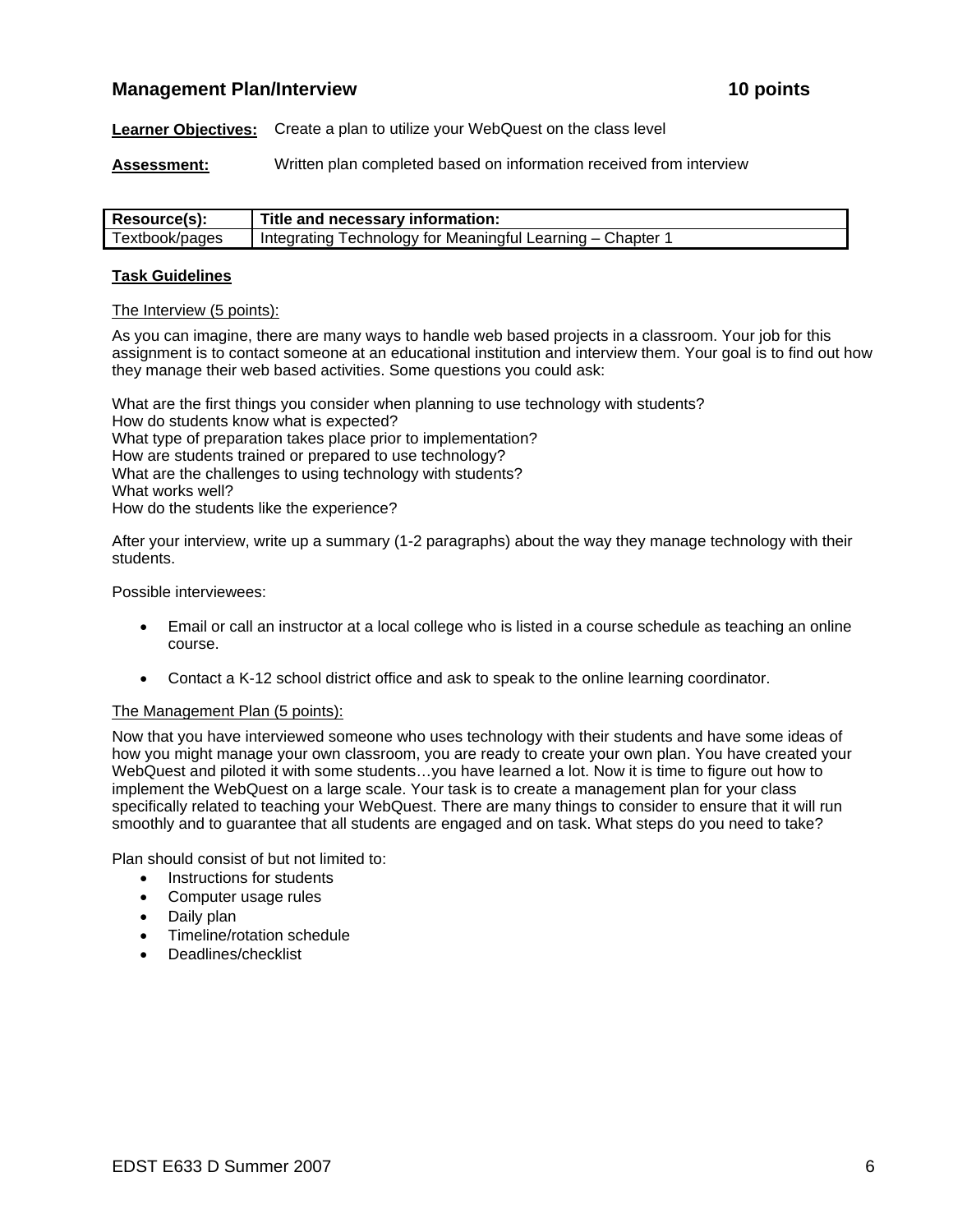# **Cyberhunt 5 points**

**Learner Objectives:** To familiarize yourself with the variety of technology available for classroom use

**Assessment:** Completed evaluation forms

| <b>Resources</b>  | Title and necessary information:                                                                                                                                          |
|-------------------|---------------------------------------------------------------------------------------------------------------------------------------------------------------------------|
| Textbook/chapters | Integrating Technology for Meaningful Learning – Chapters 8 and 9                                                                                                         |
| Internet Site(s)  | www.google.com : Search engine<br>http://www.altavista.com/ : Search engine<br>http://www.mamma.com/ : Search engine<br>http://www.dogpile.com/info.dogpl/: Search engine |

### **Task Guidelines**

Technology is constantly changing. Some innovations are around for a long time while others come and go almost instantly. This is your opportunity to discover what is out there and how, if the world was perfect and you had an infinite budget, you could use it to enhance learning in your classroom. Get ready for your Cyberhunt.

**First:** Search on the Internet, using any search engine you choose, to find two technological innovations that you would like to have in your classroom. Remember the sky is the limit and your students are worth the effort.

#### **Possible Innovations:**

- AlphaSmarts
- Ebooks (electronic books)
- Smart Boards
- GPS /RFID tracking devices
- Wearable computers
- Internet 2
- BLOGS
- IPODS
- PDA's
- Digital Video

**Second:** Answer the four questions below for each innovation chosen

- 1. Name of Item:<br>2. URL where info
- 2. URL where information was located:<br>3. Description of item and how it works:
- 3. Description of item and how it works:<br>4. Explanation of how it could be used in
- Explanation of how it could be used in your classroom: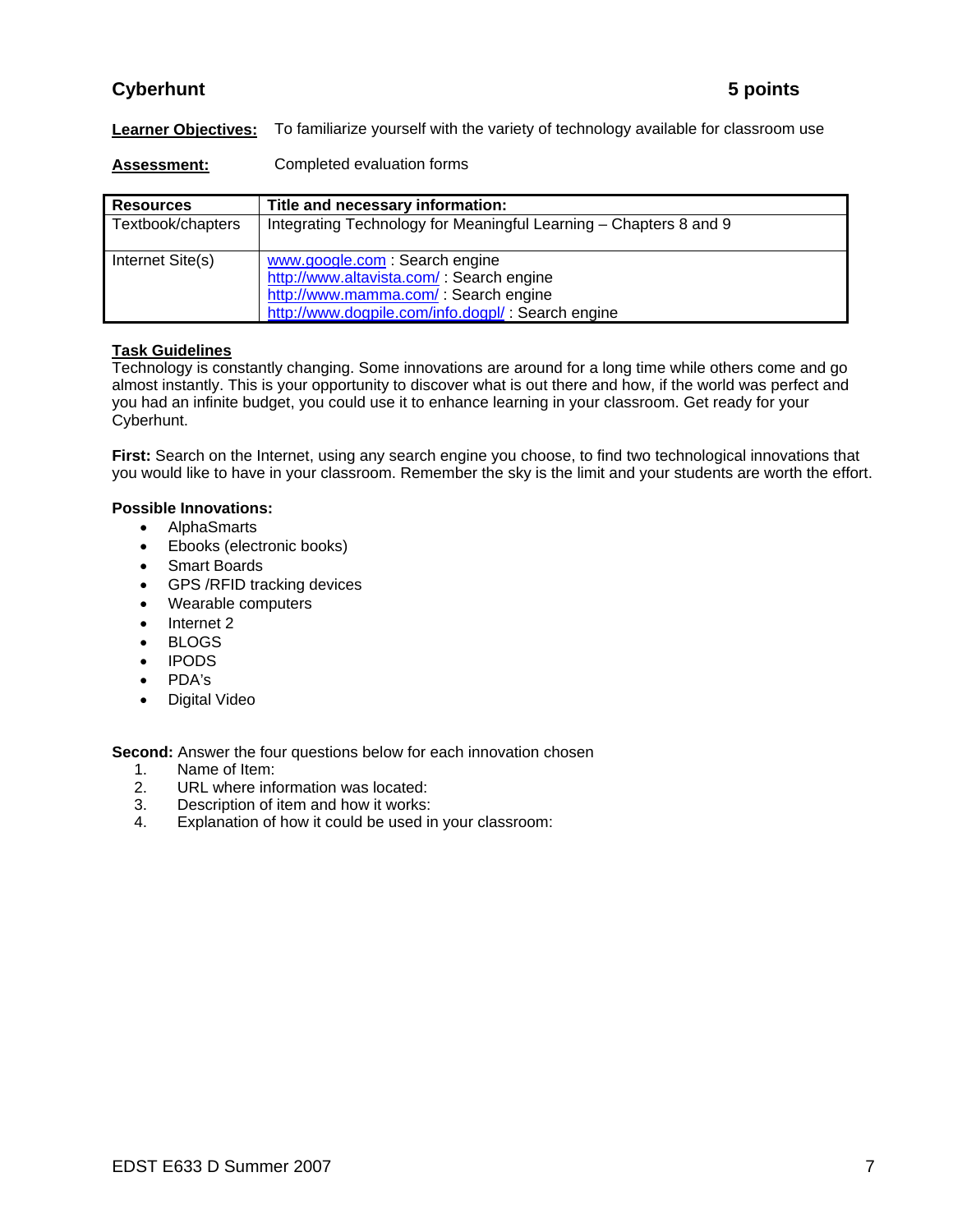# **Video Production Project 25 points**

**Learner Objectives:** Create a multimedia presentation using video production

**Assessment:** Completed project and reflection

| <b>Resources</b>  | Title and necessary information:                           |
|-------------------|------------------------------------------------------------|
| Textbook/chapters | Integrating Technology for Meaningful Learning - Chapter 7 |
| Internet Site(s)  | <b>WebCT Tutorial</b>                                      |

#### **Task Guidelines**

Here is you chance to be a star…or a director…or just a really "cool," effective and engaging teacher. Whichever the motivation, this is the opportunity. For this assignment, you will create a multimedia video project. Its components will consist of:

Digital video Still photographs Audio **Transitions Titles** 

### **Technology - Self Assessment 10 points 10 points**

**Learner Objectives:** To establish minimal standards for technology in the classroom and to evaluate own space.

**Assessment:** Completed rubric and narrative.

| <b>Resources</b>  | Title and necessary information:                                                                                                                                                                                                                                                                                                                    |
|-------------------|-----------------------------------------------------------------------------------------------------------------------------------------------------------------------------------------------------------------------------------------------------------------------------------------------------------------------------------------------------|
| Textbook/chapters |                                                                                                                                                                                                                                                                                                                                                     |
| Internet Site(s)  | Education World (Article) - http://www.educationworld.com/a_curr/curr248.shtml<br>Landmark Project - http://landmark-project.com/classweb/tools/rubric_builder.php<br>Rubistar - http://rubistar.4teachers.org/index.php<br>TeAchnology - http://www.teach-nology.com/web_tools/rubrics/<br>Rubrics for Teachers - http://www.rubrics4teachers.com/ |

#### **Task Guidelines**

Read article on Education World website on rubrics, then check out some of the other sites and find one that will work for you for this assignment. Keep it in mind as you follow the steps below. **First:** Create a rubric for what an "ideal" classroom would look like in regards to educational technology – software and hardware.

**Second:** Once the rubric is completed, evaluate your classroom using the rubric. Where is your class based on the standards you created? What steps can you take to improve it?

**Third:** Write a brief narrative describing your classroom with it's' pros and cons. Attach to completed rubric.